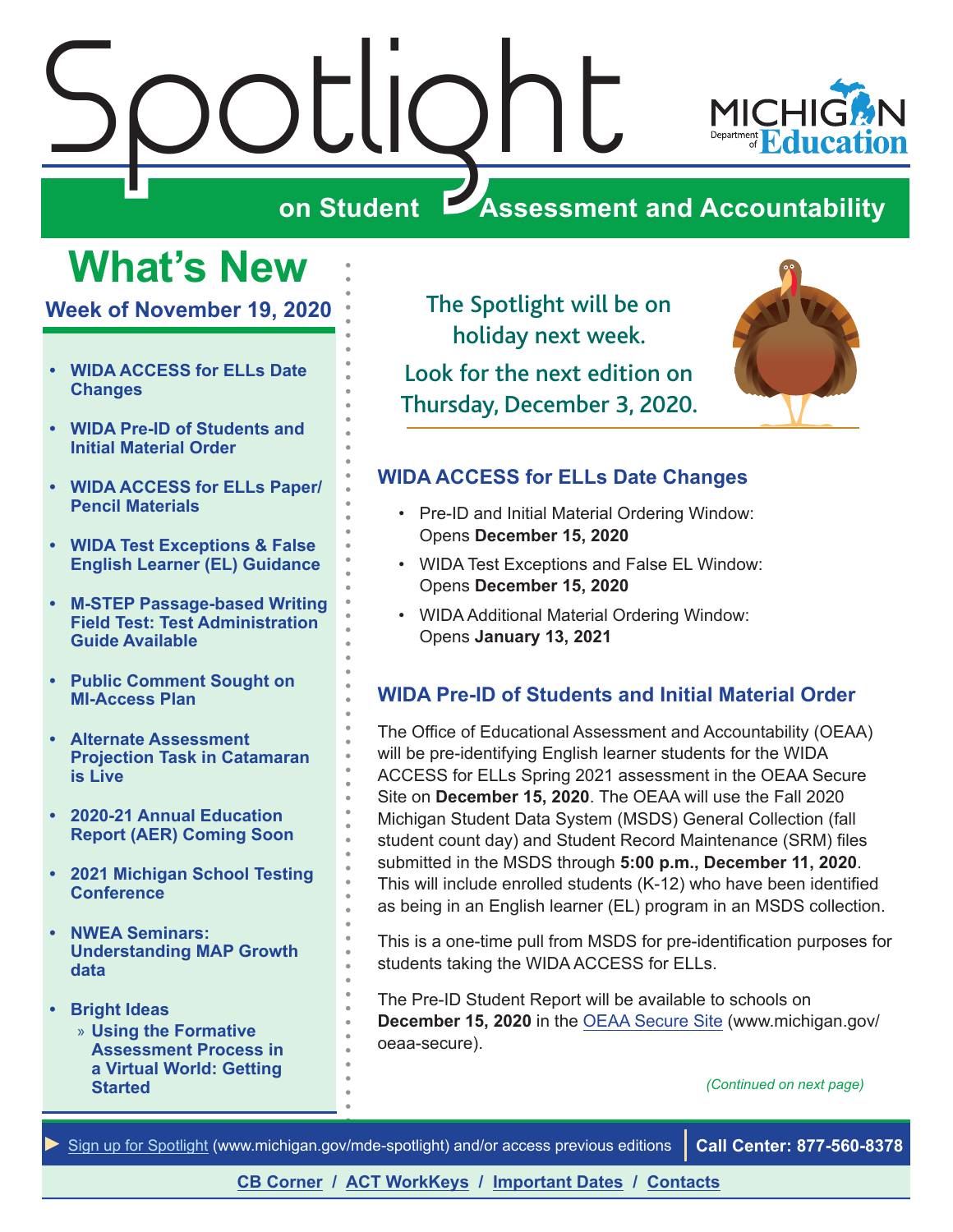It is the responsibility of the district and/or school to do the following in the OEAA Secure Site:

- Unassign students who have exited the school from the WIDA ACCESS test cycle
- Pre-identify EL students who are not on the Pre-ID Student Report who might be newly identified as EL or are newly enrolled in the school
- Identify students who will need to take the paper/ pencil test and change their mode of testing from online to paper/pencil
- Identify students who should take the Alternate ACCESS for ELLs and assign them to the WIDA Alternate ACCESS for ELLs. This can be done in the Mass Update Assessments page on the OEAA Secure Site for a group of students. To learn more about how to identify students for the Alternate form of the WIDA ACCESS assessment, review the Alternate ACCESS for ELLs Selection Guidance.

## **A few important things to note:**

- **At this time, do not remove students from Pre-ID if your school/district anticipates or has already moved to online instruction.**
- Instructions for accessing the Pre-ID Student Report and steps for pre-identifying students can be found on the [Secure Site Training web page](http://www.michigan.gov/securesitetraining) (www.michigan.gov/securesitetraining).
- If OEAA pre-identifies a student for the WIDA ACCESS for ELLs, the student has been identified as EL by their current school or another school in MSDS and was not exited from EL services.
	- » The student will be expected to test. Unassigning a student from the assessment does not remove the student from the

expectation to test or from accountability calculations as an EL student. If you have questions about a student being EL, contact your district MSDS person for assistance.

- » A student who exits the district is to be unassigned from testing and exited from the district in the Spring 2021 MSDS general collection.
- » If a student was submitted incorrectly in MSDS as EL, meaning they were never EL, the district can submit a False EL request on the WIDA Test Exception page of the Secure Site starting **December 15, 2020**. Directions for submitting a False EL request can be found on the [Secure Site Training web page.](http://www.michigan.gov/securesitetraining)
- All EL students will be pre-identified for online testing unless the school has an approved online waiver for WIDA ACCESS for ELLs. Some materials, based on grade and domain, are only available as paper/pencil testing. These materials will be ordered automatically for schools and districts based on the number of students preidentified.
	- » If you are an online school but have some students who will be taking the paper/pencil test, you will need to change the student's record from online to paper/pencil. You can find directions on how to change the mode (online, paper/pencil) of testing for students on the [Secure Site Training web page](http://www.michigan.gov/securesitetraining) under **Mass Update Assessments**.
	- » If you change the student to paper/pencil testing, the tier will default to Tier B. You can change this in the student's demographic screen, accessed through the Student Search function.

*(Continued on next page)*

**Call Center: 877-560-8378** (select appropriate option) for assistance with assessment or accountability issues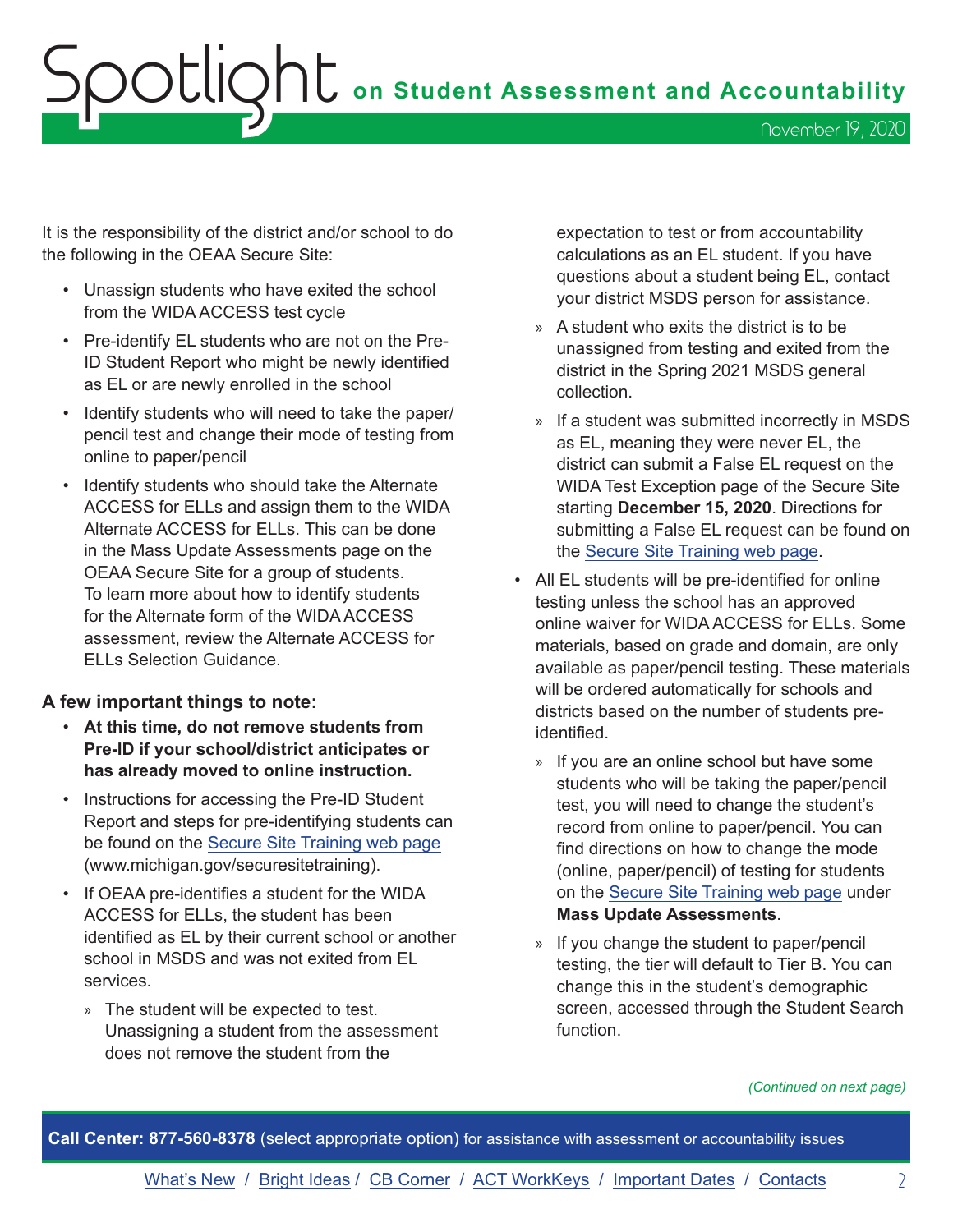- <span id="page-2-0"></span>• All students in schools that are administering the paper/pencil test (having received an approved online waiver) will be defaulted to Tier B. This can be changed if needed on the student's demographic screen, accessed through the Student Search function.
- All students pre-identified by OEAA were pre-identified to WIDA ACCESS for ELLs. Students who will be taking the WIDA Alternate ACCESS for ELLs need to be changed to Tier T in the student's demographic screen, accessed through the Student Search function.
- Schools will receive printed barcode labels for the student's answer document for paper/pencil tests (if pre-identified and designated as paper/ pencil) by **5:00 p.m., December 23, 2020**.

## **WIDA ACCESS for ELLs Paper/Pencil Materials**

To receive paper/pencil materials for students at the beginning of the testing window, the students must be pre-identified in the Office of Educational Assessment and Accountability (OEAA) Secure Site between **December 15 – 23, 2020**. Schools can also order WIDA ACCESS for ELLs braille and enlarged print materials directly from the Initial Material Order screen on the OEAA Secure Site during this time. All other material quantities will be based on pre-identification of students with the paper/pencil mode of testing selected.

**It is important to make sure your pre-identification is accurate** and students taking the WIDA Alternate ACCESS for ELLs or the paper/pencil WIDA ACCESS for ELLs are correctly identified on the OEAA Secure

Site to ensure you receive the appropriate paper/ pencil materials. Also check the Initial Material Order screen to ensure the shipping address is correct. Directions for Initial Material Orders can be found on the [Secure Site Training web page](http://www.michigan.gov/securesitetraining) (www.michigan. gov/securesitetraining).

## **WIDA Test Exceptions & False English Learner (EL) Guidance**

The window for WIDA Test Exceptions is open **December 15, 2020** – **January 22, 2021** in the Office of Educational Assessment and Accountability [\(OEAA\) Secure Site](http://www.michigan.gov/oeaa-secure) (www.michigan.gov/oeaa-secure). During this window, educators may request a waiver from the Spring 2021 WIDA ACCESS for ELLs or the Alternate ACCESS for ELLs for students with specific disabilities. All test exceptions must be applied for on an annual basis and approvals do not carry over from year-to-year. **Note:** This process is not to request waivers for students due to COVID-19 related reasons.

For more information on WIDA Test Exceptions, refer to the WIDA ACCESS for ELLs and Alternate ACCESS for ELLs Test Exceptions and False EL Guidance document found on the [WIDA web](www.michigan.gov/wida)  [page](www.michigan.gov/wida) (www.michigan.gov/wida). Directions for submitting WIDA Test Exceptions can be found on the [Secure Site Training web page](http://www.michigan.gov/securesitetraining) (www.michigan. gov/securesitetraining) under the **Quick Reference** section. For questions about how to submit WIDA Exceptions, contact the Call Center (select Option 3) or email [mde-oeaa@michigan.gov](mailto:mde-oeaa%40michigan.gov?subject=).

**Call Center: 877-560-8378** (select appropriate option) for assistance with assessment or accountability issues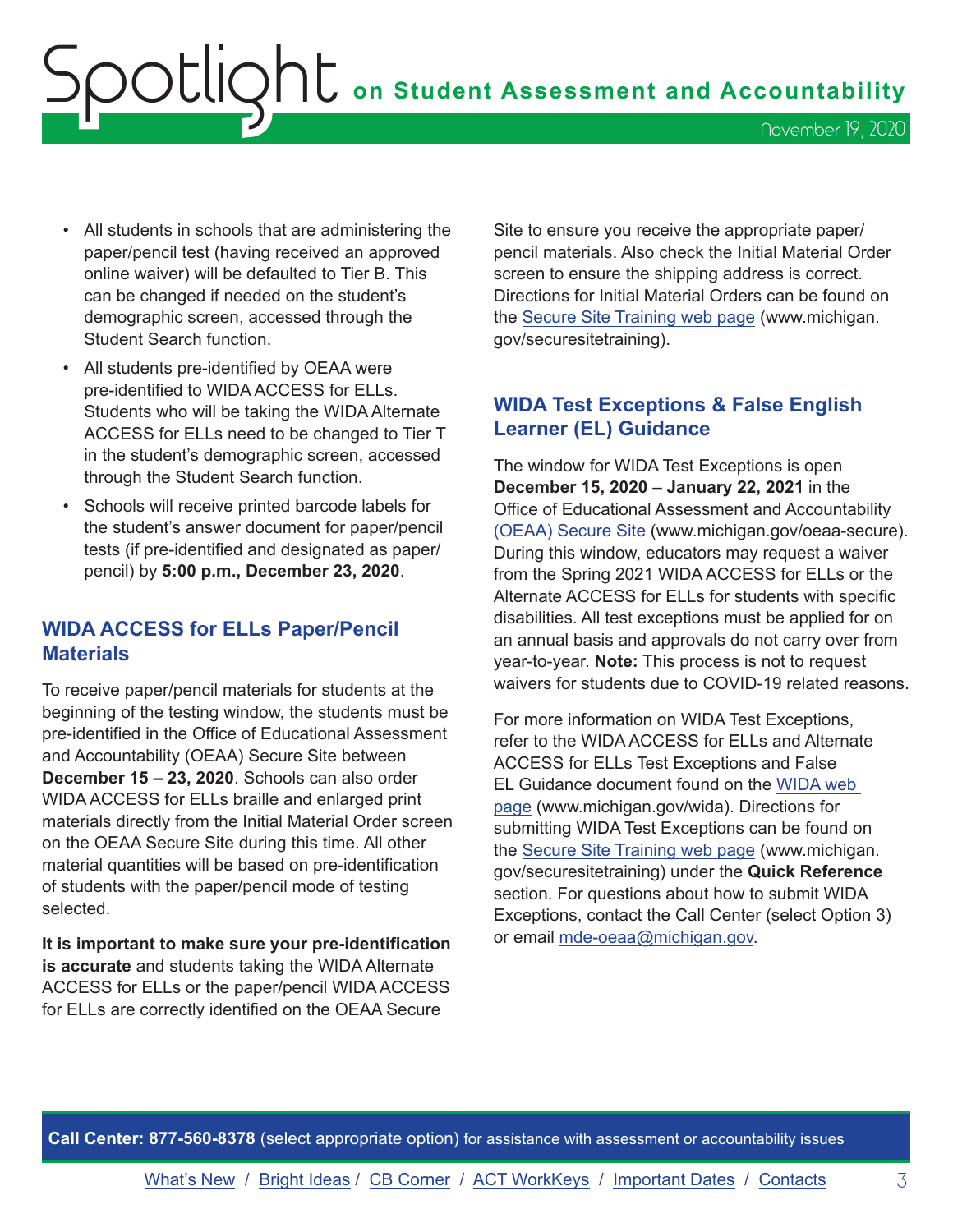## <span id="page-3-0"></span>**M-STEP Passage-based Writing Field Test: Test Administration Guide Available**

The [Test Administration Guide](https://www.michigan.gov/documents/mde/Passage-Based_Writing_Field_Test_TAG_708250_7.pdf) for the online M-STEP Passage-based Writing Field Test is now available on the [M-STEP web page](www.michigan.gov/mstep) (www.michigan.gov/mstep) under the **What's New** and **Current Assessment Administration** sections.

MDE understands that schools are facing additional challenges this school year related to the pandemic, so your willingness to participate is appreciated. Participation allows MDE to gather important information about the accuracy and validity of the items on the field test.

The online M-STEP Passage-based Writing Field Test must be administered in-person, with an in-person proctor. Remote administration is not allowed.

This guide provides detailed information for schools and districts administering the field test. It includes the Important Dates for participating in the field test, policies and procedures to be followed, and information about the tasks that are done before, during, and after participating in the assessment.

The Test Administration Guide also includes the Test Directions to be used by Test Administrators while administering the test.

## **Public Comment Sought on MI-Access Plan**

Michigan's alternate assessment (MI-Access) is aligned to the Michigan alternate content expectations in English Language Arts (ELA), mathematics, science, and social studies. The alternate assessment is designed to allow students with the most significant cognitive disabilities to demonstrate their knowledge and skills.

In 2018-2019, as provided for under the Every Student Succeeds Act (ESSA), Michigan applied for and received a waiver on the 1% cap for the participation rate regarding students taking the alternate assessment (MI-Access). In 2019-2020, the Michigan Department of Education (MDE) rescinded a waiver extension request submitted in January of 2020, to ensure the request was not in conflict with the waiver for all state assessments and accountability, which were requested in light of the required school building shut downs that were imposed to prevent the spread of COVID-19.

Part of the past waivers included an agreement for the MDE to implement a plan to ensure students are properly assessed using the state assessment system programs. Refer to this [past waiver and the approval](https://www.michigan.gov/documents/mde/1_Cap_Waiver_renewal_request_and_approval_2018-_2019_652598_7.pdf) from the US Department of Education for details.

Based on the current numbers available from the last time state assessments were given (2018-2019), Michigan has reduced the number of students taking the alternate assessment by approximately 3,000 students. More work needs to be done to ensure students are being assessed using the test which best aligns to their primary instruction, and that instruction is targeted to a level representing high expectations for each student. To this end, Michigan will be applying again for a waiver extension for Spring 2021 as we work toward achieving these goals.

MDE invites public comment on the components of this ongoing plan. Any interested party may submit comments by close of business on **Friday, December 18, 2020** through either of these methods:

- take a short [Survey](https://www.surveymonkey.com/r/1Pnct_Waiv_PC_2021)
- send comments in an email to [mde-oeaa@](mailto:mde-oeaa%40michigan.gov?subject=1%20percent%20alternate%20assessment%20waiver) [michigan.gov](mailto:mde-oeaa%40michigan.gov?subject=1%20percent%20alternate%20assessment%20waiver) (be sure to include "1 percent alternate assessment waiver" in the subject line)

**Call Center: 877-560-8378** (select appropriate option) for assistance with assessment or accountability issues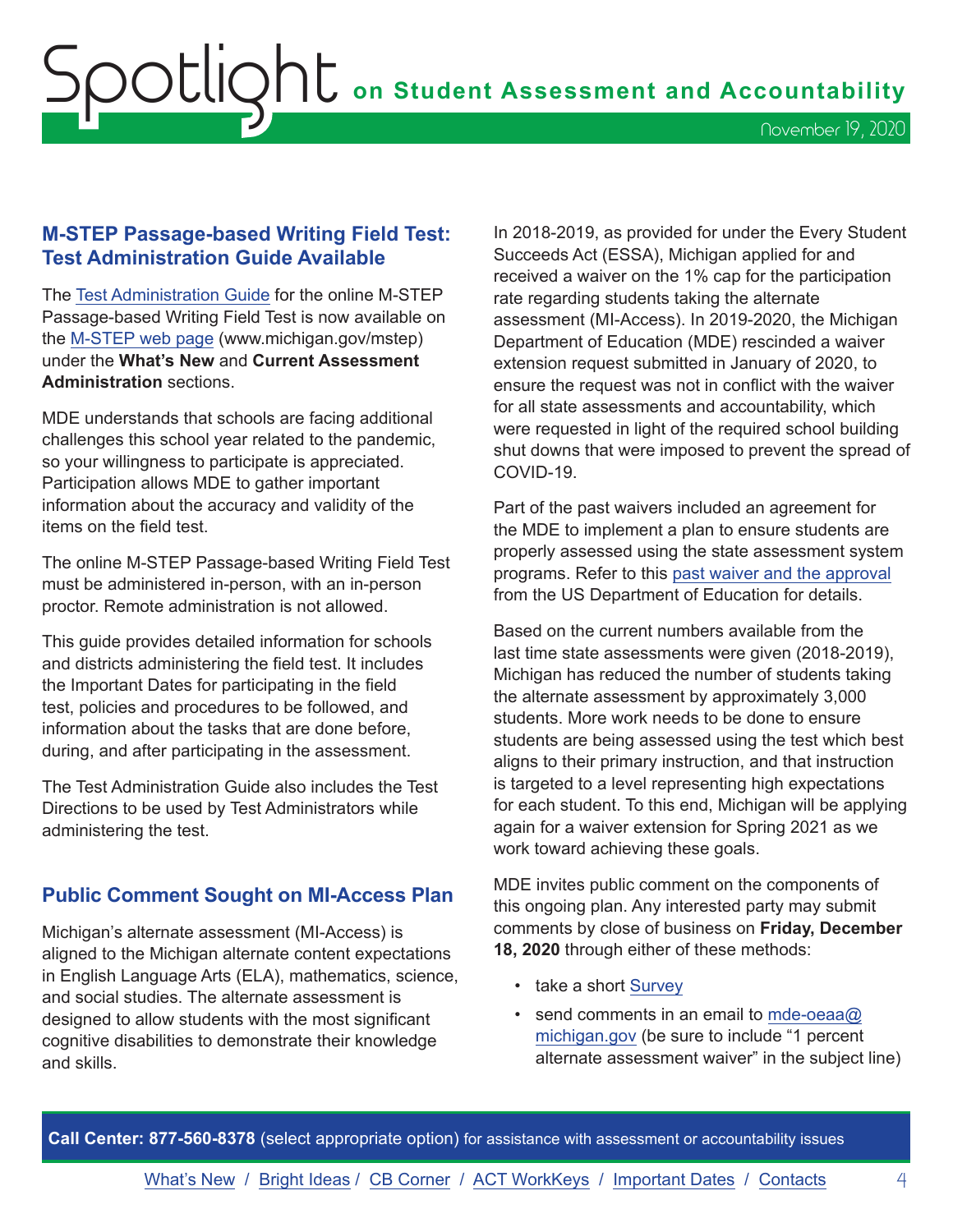<span id="page-4-0"></span>Spotlight **on Student Assessment and Accountability**

## **Alternate Assessment Projection Task in Catamaran is Live**

In the spring of 2020, state summative assessments were canceled following the mandated statewide school closure, due to the COVID-19 pandemic. As a result, Intermediate School District (ISD) programs, member districts and public-school academies will not complete a traditional justification form. Instead, all ISD programs, member districts, and publicschool academies will complete a very short task in Catamaran to report their projected participation rate for MI-Access for Spring 2021.

There are multiple purposes for collecting the projected participation rate for students taking MI-Access. The application to extend the U.S. Department of Education waiver on the 1% cap on participation in the alternate assessment is due January 11, 2021. The application requires either a state provide 2020 pre-ID data or projected participation rates for spring 2021 based on student IEP data. As the pre-ID process was incomplete at the time of shut down, projection rates are required. This data will also provide current information on participation rates to districts, which can help districts determine training needs and also support the monitoring of participation rates. Once member districts complete this activity in Catamaran, ISDs will review and submit the data to the Michigan Department of Education.

The Catamaran task to collect this projected participation rate is now live. There are only two data points needed for this task:

• Total enrollment (as 100% of students are expected to test) of students only in grades 3, 4, 5, 6, 7, 8, and 11.

• Total number of students in grades 3, 4, 5, 6, 7, 8, 11 who are designated to take MI-Access based on the student's Individualized Education Program.

A recorded webinar is available that provides ISDs and member districts with instructions on how to complete this very short projection task. This recording can be found in the Policy section of the [Catamaran Training](https://training.catamaran.partners/guidance-documents/)  [Site](https://training.catamaran.partners/guidance-documents/) (https://training.catamaran.partners/guidancedocuments/) under **Guidance Documents**.

## **2020-21 Annual Education Report (AER) Coming Soon**

The Michigan Department of Education (MDE) and the Center for Educational Performance and Information (CEPI) are finalizing the data and materials for schools to use in publishing the Annual Education Report (AER). It is anticipated that 2019-20 AER data and materials necessary for the creation of 2020-21 AERs will be available in preview for schools in early December on [MI School Data](https://www.mischooldata.org/) (www.MISchoolData. org). Once available for preview, school/district users can log in to MI School Data to review their reports.

**Note:** The report information, cover letter templates, and combined report data currently located on the Annual Education Report section at MISchoolData have not yet been updated to reflect the materials to be used for the 2020-21 school year AERs. MDE will be providing these materials and additional AER information when the AER is available in preview.

Due to COVID-19, the United States Department of Education (USED) waived many but not all the required data elements for the 2020-21 AER. More information will be provided in the coming weeks.

**Call Center: 877-560-8378** (select appropriate option) for assistance with assessment or accountability issues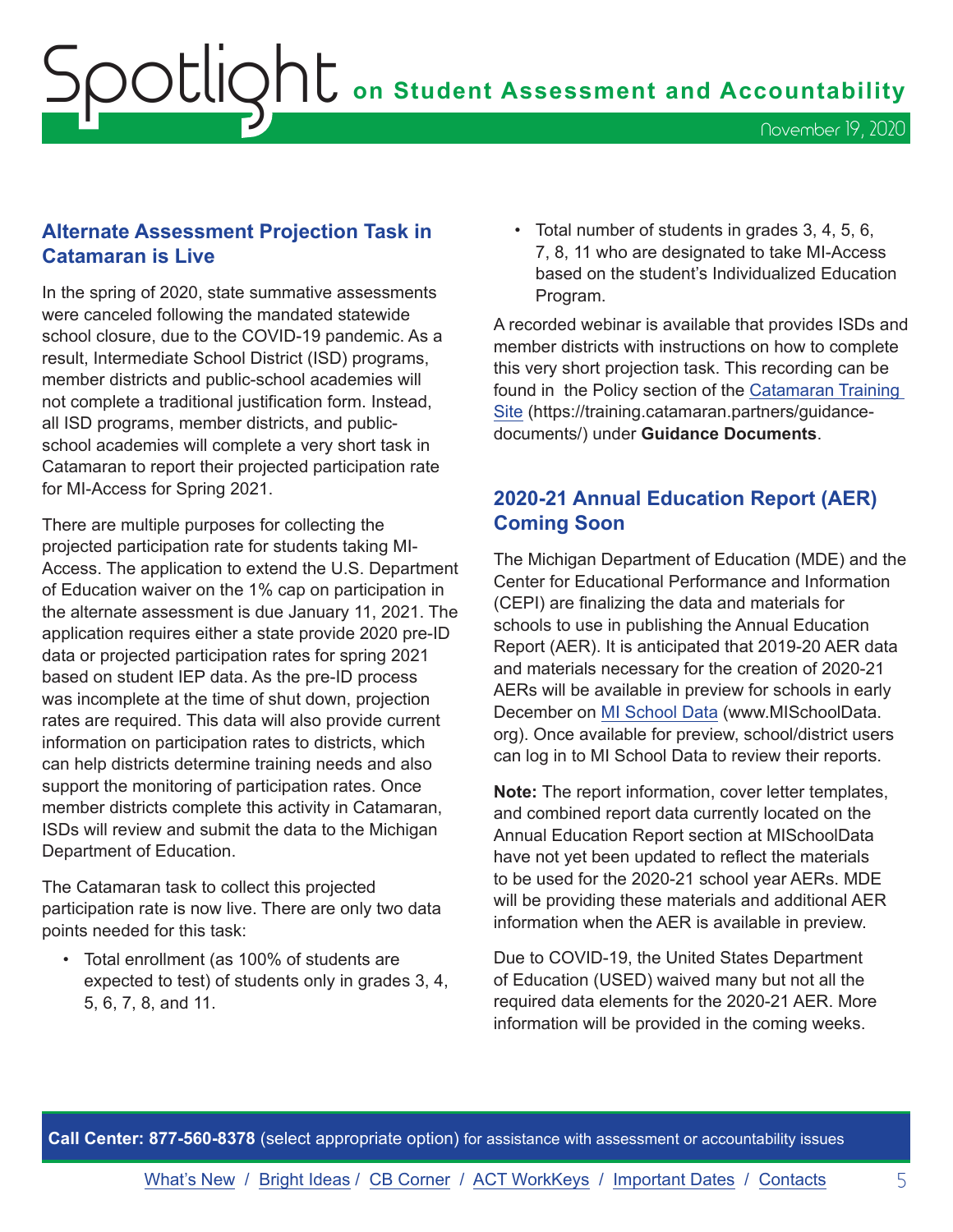## <span id="page-5-0"></span>**2021 Michigan School Testing Conference**

The 2021 Michigan School Testing Conference (MSTC) will be held in mid-February, but this year in a very different manner - virtually. The uncertainties caused by the COVID-19 pandemic have affected all of us deeply and in very different ways. In planning the 2021 conference, the feasibility of an in-person conference became very challenging, given restrictions (or even bans) on large-group gatherings and the limited space for "social distancing" at the Sheraton Ann Arbor Hotel, where the conference was held during the past two years.

The MSTC Planning Committee is shifting the 2021 MSTC Conference to an all-virtual event to be held **February 16-18, 2021**. This year's conference will be the 61st annual event. The mission of MSTC is to provide educators with professional learning opportunities about assessment, as well as information on national, state, and local assessment programs and trends. The conference is unique in its match to the needs of Michigan educators, featuring examples of outstanding practices from local educators, as well as state and nationally renowned experts in the field.

The annual Michigan School Testing Conference consists of a day for workshops and two days of plenary and clinic sessions.

On **Tuesday, February 16, 2021, from 8:30 to 11:45 a.m. and 12:45 to 3:45 p.m.**, six half-day and two fullday workshops will be offered.

The conference itself takes place on **Wednesday, February 17, 2021** and continues through **Thursday, February 18, 2021**. Keynote presenters on Wednesday, February 17 include Jay McTighe

(Educational Author/Consultant) and Andy Middlestead (Michigan Department of Education), while Mike Nettles (Educational Testing Service) will be the keynote speaker on Thursday, February 18.

For [conference program information](http://gomasa.org/wp-content/uploads/mstcPromo2021.pdf) and registration, go to the [MSTC online registration site](http://gomasa.org/mstc2021).

## **NWEA Seminars: Understanding MAP Growth data**

NWEA is hosting a series of one-hour virtual workshop seminars designed to focus on using MAP Growth data to leverage high impact strategies, maximizing instruction and intervention.

- **December 4, 2020 at 1 p.m. ET** How Are My Students Doing?
- **December 11, 2020 at 1 p.m. ET** How Will Results Inform Instruction for Students?
- **December 18, 2020 at 1 p.m. ET** How Do I Communicate Results?
- **February 5, 2021 at 1 p.m. ET** How Are My Grade Levels Doing?
- **February 12, 2021 at 1 p.m. ET** Are My Grade Levels Making Progress?
- **February 19, 2021 at 1 p.m. ET** How Do I Set Goals with Students?

View the session agendas and [register to attend a](https://www.cvent.com/events/understanding-map-growth-data-seminars/event-summary-d8b858635dd4467696017319df234a11.aspx?mkt_tok=eyJpIjoiTVRreE5USTNOVE0zTVRneiIsInQiOiJHMll2d3lcLzE0OXhiNGFJaE9uSkYw)  [session](https://www.cvent.com/events/understanding-map-growth-data-seminars/event-summary-d8b858635dd4467696017319df234a11.aspx?mkt_tok=eyJpIjoiTVRreE5USTNOVE0zTVRneiIsInQiOiJHMll2d3lcLzE0OXhiNGFJaE9uSkYw). For further information contact [michelle.](mailto:michelle.carter%40nwea.org?subject=) [carter@nwea.org.](mailto:michelle.carter%40nwea.org?subject=)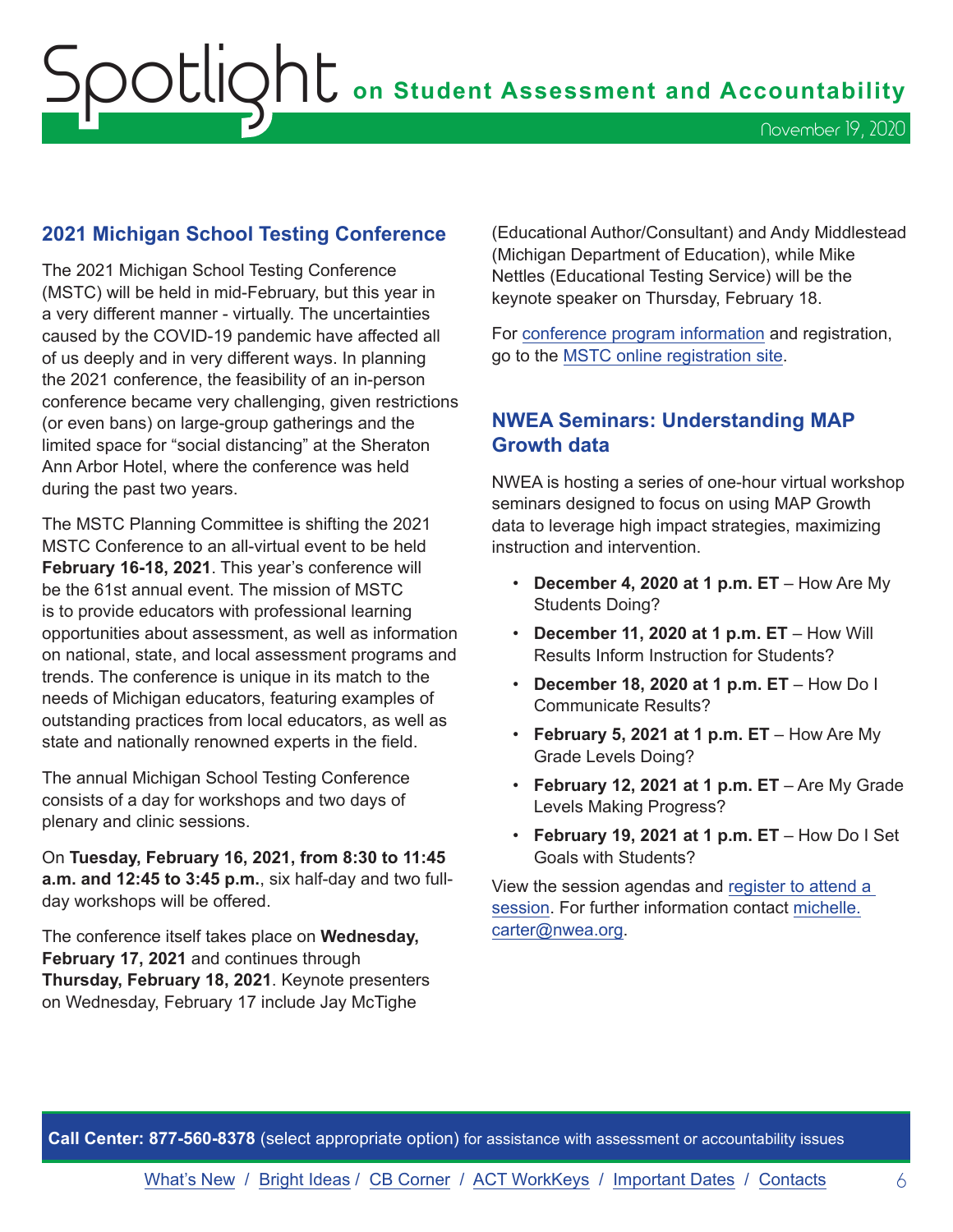**Shows** on Student Assessment and Accountability

November 19, 2020

# <span id="page-6-0"></span>Bright Ideas

**Tips and strategies for putting assessment literate practice to work in the context of remote, online, or hybrid learning models.**

## **Using the Formative Assessment Process in a Virtual World: Getting Started**

During the 2020-21 school year, Michigan educators and students are being challenged to teach and learn in new ways. Yet being able to accurately assess what students understand and can do as learning progresses is just as important as ever. Effective use of the formative assessment process plays an important role in helping teachers do that.

The formative assessment process also can be a powerful student engagement tool. By focusing on where students are going (learning targets), where they are now (effective feedback), and the next steps to closing the gaps in between, students are more likely to stay motivated, even in remote environments.

But how do teachers and students manage this essential component of learning in an online environment? Experienced online teachers offer these tips for developing a Virtual Mindset for using the formative assessment process:

- **Believe:** First and foremost, believe that formatively assessing students is possible in an online setting.
- **Adapt:** For students to adapt, we teachers need to adapt as well.
- **Show courage:** In showing courage to adapt to this new terrain, your students are given license to do so as well.
- **Start slow:** Just like formative assessment, teaching online is a process. Using new tools or practices the first time can be daunting, so take your time to get accustomed to using them.
- **Use technology wisely:** It's easy to become overwhelmed with the many tech tools available. Explore several tools, but master just one or two that work best for you and your students.
- **Allow grace**: Be patient and forgiving with yourself and your students.

Noted formative assessment expert Margaret Heritage has said, "Making major changes does not necessarily mean that teachers need to learn afresh how to teach. Instead, they need to use their existing skills and knowledge differently for a new purpose."

In a webinar titled "Using the Formative Assessment Process to Enhance Student Learning in an Online Environment", teachers from the Michigan Great Lakes Virtual Academy introduced some tips for teaching online and their favorite technology tools (see following page). We encourage you to check out the webinar and explore the other resources listed to learn more about how to effectively use the formative assessment process in a virtual or remote environment.

#### *(Continued on next page)*

**Call Center: 877-560-8378** (select appropriate option) for assistance with assessment or accountability issues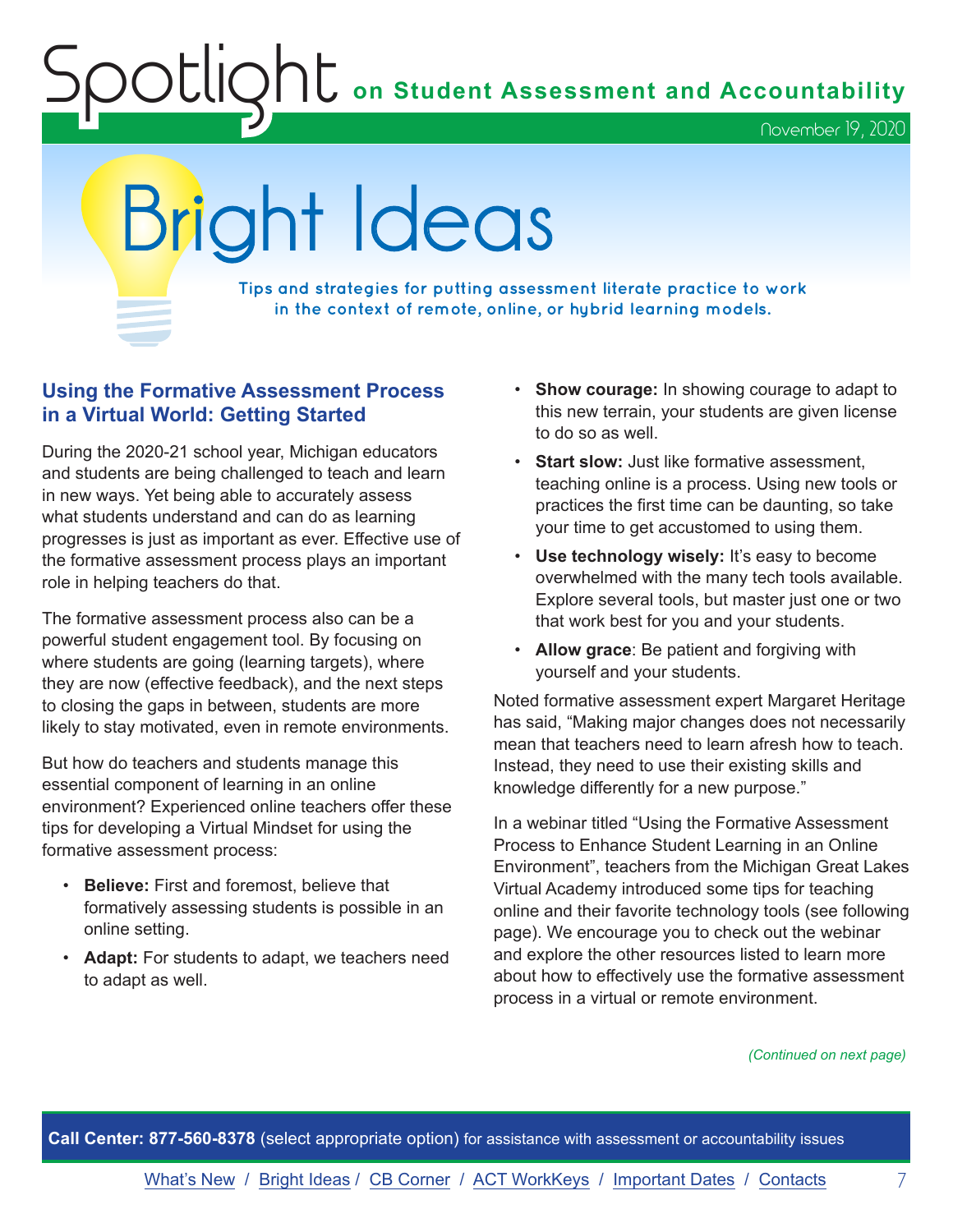OOCLIQhC on Student Assessment and Accountability

November 19, 2020

## **EXPLORE MORE ON THIS TOPIC**

#### **Recorded MAC and FAME Webinars**

- [Using the Formative Assessment Process to Enhance](https://www.michiganassessmentconsortium.org/event/using-the-formative-assessment-process-to-enhance-student-learning-in-an-online-environment-getting-started/)  [Student Learning in an Online Environment](https://www.michiganassessmentconsortium.org/event/using-the-formative-assessment-process-to-enhance-student-learning-in-an-online-environment-getting-started/)
- [Formative Feedback: Navigating the complexity of](https://www.michiganassessmentconsortium.org/event/navigating-the-complexity-of-engaging-student-thinking-using-the-formative-assessment-process-to-enhance-student-learning-in-an-online-environment)  [engaging student thinking](https://www.michiganassessmentconsortium.org/event/navigating-the-complexity-of-engaging-student-thinking-using-the-formative-assessment-process-to-enhance-student-learning-in-an-online-environment)
- [Creating and Implementing Online Learning Lessons](https://www.michiganassessmentconsortium.org/event/creating-and-implementing-online-learning-lessons-with-student-engagement-in-mind)  [with Student Engagement in Mind](https://www.michiganassessmentconsortium.org/event/creating-and-implementing-online-learning-lessons-with-student-engagement-in-mind)
- FAMEous Workshop Webinar series:
	- » [Session 1 Seeking Equity in Online Learning](https://vimeo.com/436539030/1d3022e62e)  [through Formative Assessment](https://vimeo.com/436539030/1d3022e62e)
	- » [Session 2 Making Thinking Visible in a Virtual](https://vimeo.com/438691673/31c1724b9a)  **[Environment](https://vimeo.com/438691673/31c1724b9a)**
	- » [Session 3 Providing and Using Feedback that](https://vimeo.com/440768533/c670cd9957)  [Moves Student Learning Forward](https://vimeo.com/440768533/c670cd9957)
	- » [Session 4 Creating an Equitable Learning Culture](https://vimeo.com/442813718/cc080ba189)  **[Remotely](https://vimeo.com/442813718/cc080ba189)**

#### **MDE's Assessment Literacy Series**

*What is the formative assessment process, and why is it critical to teaching and learning?* [MDE Spotlight Newsletter,](https://www.michigan.gov/documents/mde/Spotlight_8-15-19_663485_7.pdf)  [August 15. 2019](https://www.michigan.gov/documents/mde/Spotlight_8-15-19_663485_7.pdf)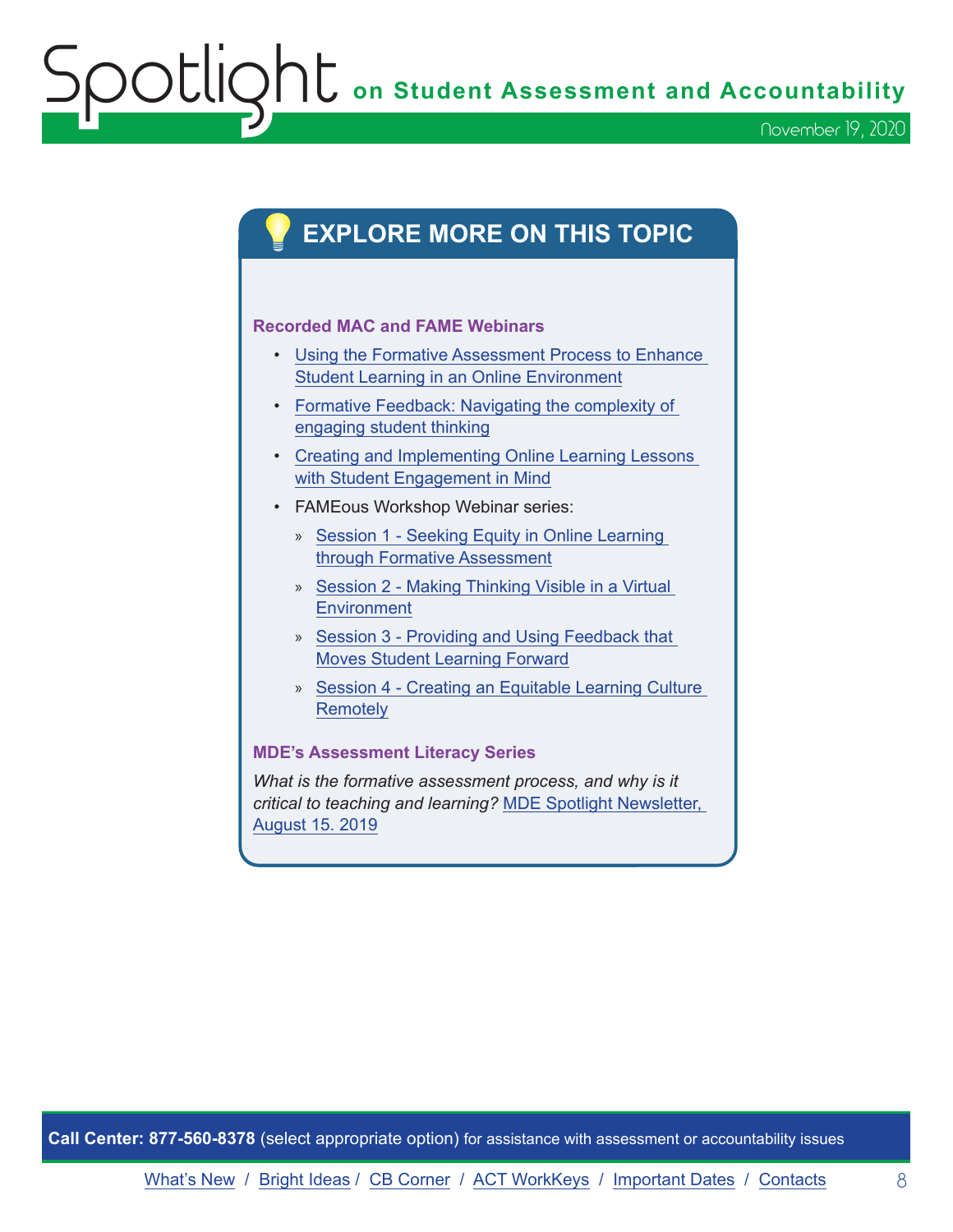OUIQhU on Student Assessment and Accountability

November 19, 2020

## <span id="page-8-0"></span>College Board Corner

*Information on SAT*®*, PSAT*™ *8/9, and PSAT*™*10 provided by the College Board*

## **Questions about Fall or Spring PSAT 8/9, PSAT 10, or SAT?**

- Call the Michigan Educator Hotline: 866-870- 3127 (select Option 1)
- Email [michiganadministratorsupport@](mailto:michiganadministratorsupport%40collegeboard.org?subject=) [collegeboard.org](mailto:michiganadministratorsupport%40collegeboard.org?subject=)

## **WHAT'S NEW**

## **November 10 Michigan Implementation Webinar**

The recording of the November 10 Michigan Implementation Webinar, PowerPoint slides, and answers to the questions that were submitted during the presentation have been posted to the [MME web](www.michigan.gov/mme)  [page](www.michigan.gov/mme) (www.michigan.gov/mme) and the [PSAT web](http://www.michigan.gov/psat)  [page](http://www.michigan.gov/psat) (www.michigan.gov/psat).

### **SSD Online Enhancements**

Later this school year, College Board will be improving its accommodation request system (SSD Online). The new system will provide a more modern, efficient, and streamlined user experience for SSD coordinators. The next webinar is scheduled for **December 9, 2020 from 12:00-1:30 p.m.** and will be focused on the redesigned system, and requested accommodations and supports for the Spring 2021 administration.

[Register for the webinar](https://tinyurl.com/2021Accommodations-MI) (https://tinyurl. com/2021Accommodations-MI).

## **REMINDERS**

## **Fall 2020 Invoice Generation Process**

Refer to the [November 5 edition of Spotlight](https://www.michigan.gov/documents/mde/Spotlight_11-05-20_707044_7.pdf) for information about generating your invoice for Fall 2020 testing.

### **Spring 2021 Establishment**

Establishment is the process whereby the College Board knows which schools are administering the PSAT 8/9 for Grades 8 and 9, PSAT 10, and SAT with Essay. The process is based on rules that are coordinated with the Michigan Department of Education. Review the important information about establishment for Spring 2021 testing in the [October](https://www.michigan.gov/documents/mde/Spotlight_10-29-20_706526_7.pdf)  [29 edition of Spotlight.](https://www.michigan.gov/documents/mde/Spotlight_10-29-20_706526_7.pdf)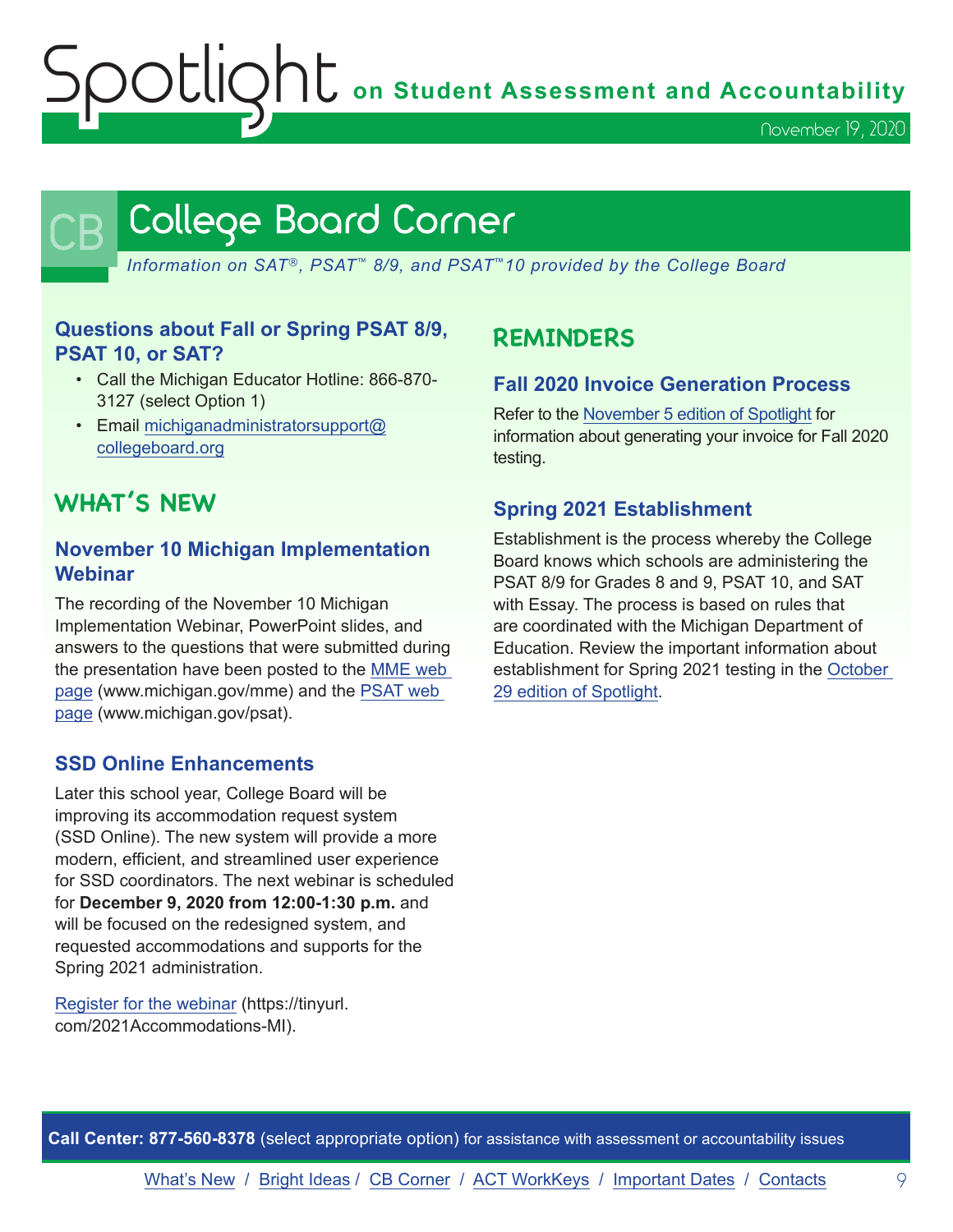OUIQhL on Student Assessment and Accountability

<span id="page-9-0"></span>

## **What's New**

The [ACT-hosted state testing website](http://www.act.org/content/act/en/products-and-services/state-and-district-solutions/michigan.html) has been updated for Spring 2021, including the [Schedule of](https://content.act.org/michigan/reader/QvOmVKFL9Yw0c_sitVNlXA/urb67ck4C1ph7SNsFsEoaA)  [Events.](https://content.act.org/michigan/reader/QvOmVKFL9Yw0c_sitVNlXA/urb67ck4C1ph7SNsFsEoaA)

Select the **WorkKeys on Paper** tab at the top of the home page to view Important Dates, Quick Links, and the multiple ways to contact ACT and OEAA. The seven phases of the WorkKeys administration and their applicable resources are listed below the blue banner area. Select the title of each phase to quickly access it or simply scroll down the page.

- **Orientation** stage helps you become familiar with the testing program.
- **Configuration** stage provides access to systems like PearsonAccess<sup>next</sup>.
- **Verification** stage helps you ensure nothing was missed.
- **Preparation** stage prepares you for testing and includes links to Facility Requirements, Training Testing Staff, Sample Questions, and Receipt/ Check in of materials.
- **Administration** stage helps you conduct a successful test administration and contains links to documentation, including Test Administration Forms, Administration Manuals, and Calculator Policy.
- **Transportation** stage helps you return your test materials, with links to specific portions of the applicable manuals.

• **Interpretation** stage helps you understand and interpret the score reports.

Many ACT WorkKeys administration materials can be accessed online using our interactive publishing system. You can search for keywords, filter content, print documents, and provide feedback to ACT. The home page contains a short video providing navigation tips.

For all upcoming events and deadlines, be sure to reference the following documents:

- [ACT WorkKeys Schedule of Events](https://content.act.org/michigan/reader/QvOmVKFL9Yw0c_sitVNlXA/urb67ck4C1ph7SNsFsEoaA) posted on the on the WorkKeys on Paper page.
- MME and High School PSAT List of Important [Dates](https://www.michigan.gov/mde/0,4615,7-140-22709_35150-544814--,00.html) found on the [MME web page](www.michigan.gov/mme) (www. michigan.gov/mme) under **General information**.

## **Reminder**

## **Completing ACT's Manage Participation Process**

Refer to the [October 29, 2020 Spotlight on Student](https://www.michigan.gov/documents/mde/Spotlight_10-29-20_706526_7.pdf)  [Assessment and Accountability Newsletter](https://www.michigan.gov/documents/mde/Spotlight_10-29-20_706526_7.pdf) (www. michigan.gov/mde-spotlight) for information and high level instructions to complete ACT's Manage Participation process.

*(Continued on next page)*

**Call Center: 877-560-8378** (select appropriate option) for assistance with assessment or accountability issues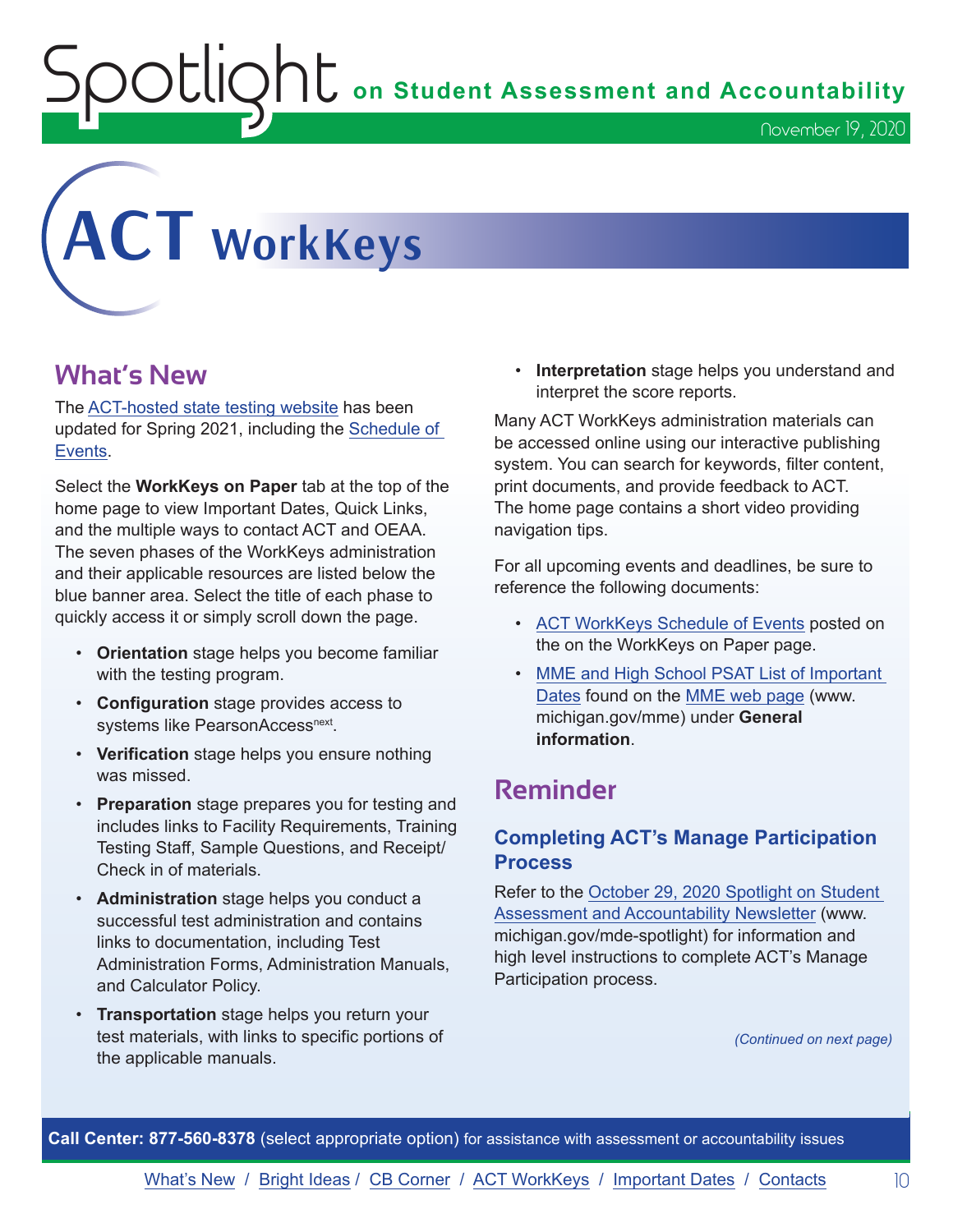

Detailed step-by-step instructions for completing ACT's Manage Participation Process are provided in the [ACT](https://www.michigan.gov/documents/mde/ACT_WorkKeys_Spring_2021_Manage_Participation_Guide_706807_7.pdf)  [WorkKeys Spring 2021 Manage Participation Process](https://www.michigan.gov/documents/mde/ACT_WorkKeys_Spring_2021_Manage_Participation_Guide_706807_7.pdf)  [document](https://www.michigan.gov/documents/mde/ACT_WorkKeys_Spring_2021_Manage_Participation_Guide_706807_7.pdf), located on the [MME web page](www.michigan.gov/mme) (www. michigan.gov/mme).

All schools, public and nonpublic, must confirm that they are participating in order to receive test materials and to administer the WorkKeys assessment.

Manage Participation must be completed at the individual school level, not at the district level, even if you are not testing. Reminder emails will be sent periodically to all schools that have not completed the Manage Participation process.

The deadline to submit Manage Participation selections is **November 27, 2020**.

## **Contacting ACT**

If you have questions, you may:

- 1. contact ACT via the [Contact Us web page](http://www.act.org/aap/state/contact.html) [\(www.act.org/aap/state/contact.html\)](https://www.act.org/aap/state/contact.html)
- 2. call ACT at 800-553-6244 between 9:30 a.m. – 6:00 p.m. ET
	- standard time: ext. 2800
	- accommodations: ext.1788
- 3. email accommodations questions to [ACTStateAccoms@act.org](mailto:ACTStateAccoms%40act.org?subject=)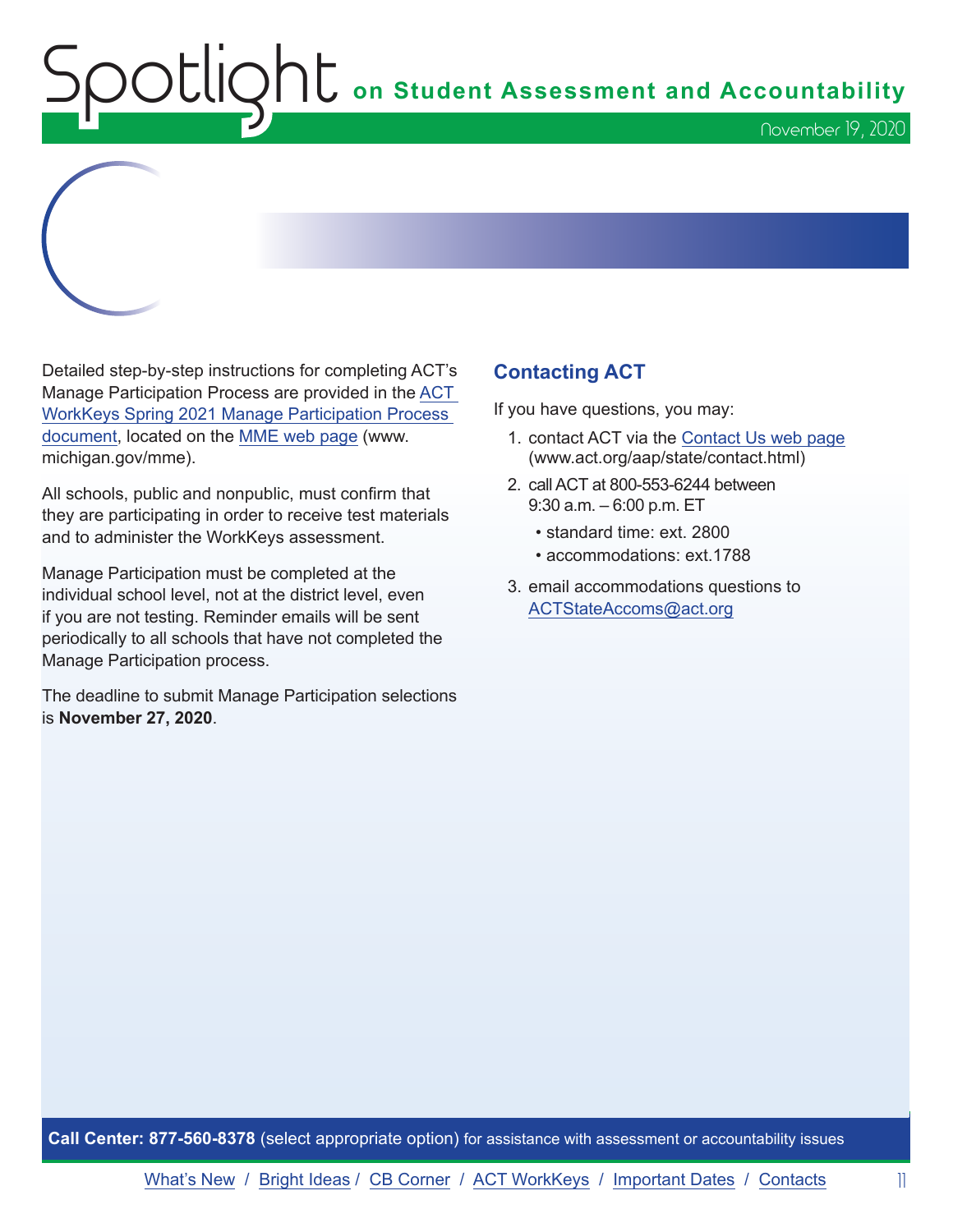## on Student Assessment and Accountability November 19, 2020 FП

## <span id="page-11-0"></span>**Important Dates**

## **Approaching Deadlines!**

## **Friday, November 20, 2020**

• **DEADLINE** to indicate intent to participate in the SAT with Essay, PSAT 10, and PSAT 8/9

## **Friday, November 27, 2020**

• **ACT WorkKeys** Manage Participation window **CLOSES**

## **Coming in Two Weeks . . .**

## **Tuesday, December 1, 2020 – 2 - 4 p.m.**

• **WIDA ACCESS for ELLs** Overview for New Assessment Coordinators Webinar [Webinar Registration](https://fall_2020_wida_access_for_ells_overview_webinar.eventbrite.com)

### **Wednesday, December 2, 2020 at 10 a.m.**

• Winter/Spring 2021 Technology Coordinator Training Zoom webinar

[Join the webinar](https://datarecognitioncorp.zoom.us/j/99441419689)

## **November 2020**

## **Early Literacy and Mathematics**

### **Now – February 4, 2021**

• Pre-identification of students for **Winter 2021 Early Literacy and Mathematics Benchmark Assessments**

## **M-STEP**

### **Now – February 4, 2021**

• Pre-identification of students for **M-STEP Passage-based Writing Field Test**

## **December 2020**

Wed

## **WIDA**

#### **Wednesday, December 9, 2020 – 2:00 - 3:30 p.m.**

l nu

5

12

6

13

• WIDA Alternate ACCESS for ELLs Overview for New Assessment Coordinators Webinar [Webinar Registration](https://fall_2020_wida_alternate_access_for_ells_overview.eventbrite.com)

#### **December 10, 2020 – March 17, 2021**

• **WIDA ACCESS and Alternate ACCESS for ELLs** Off-site Test Administration Request window in OEAA Secure Site

#### **December 15 – 23, 2020**

- **WIDA ACCESS for ELLs** Initial Material Order window (Braille & Enlarged Print)
- **WIDA ACCESS and Alternate ACCESS for ELLs** Pre-identification of students for barcode labels in OEAA Secure Site window

### **December 15, 2020 – January 22, 2021**

• **WIDA ACCESS and Alternate ACCESS for ELLs** Test Exception Request window

### **December 15, 2020 – March 19, 2021**

• **WIDA ACCESS for ELLs** Pre-identification of students in OEAA Secure Site window

## **SAT and PSAT**

#### **December 9, 2020 from 12:00 - 1:30 p.m.**

• Accommodations and Supports webinar [Register](https://tinyurl.com/2021Accommodations-MI) (https://tinyurl.

com/2021Accommodations-MI)

#### **Now – December 18, 2020**

• Window to submit off-site requests for **SAT with Essay**, **PSAT 10**, **and PSAT 8/9**

*(Continued on next page)*

**Call Center: 877-560-8378** (select appropriate option) for assistance with assessment or accountability issues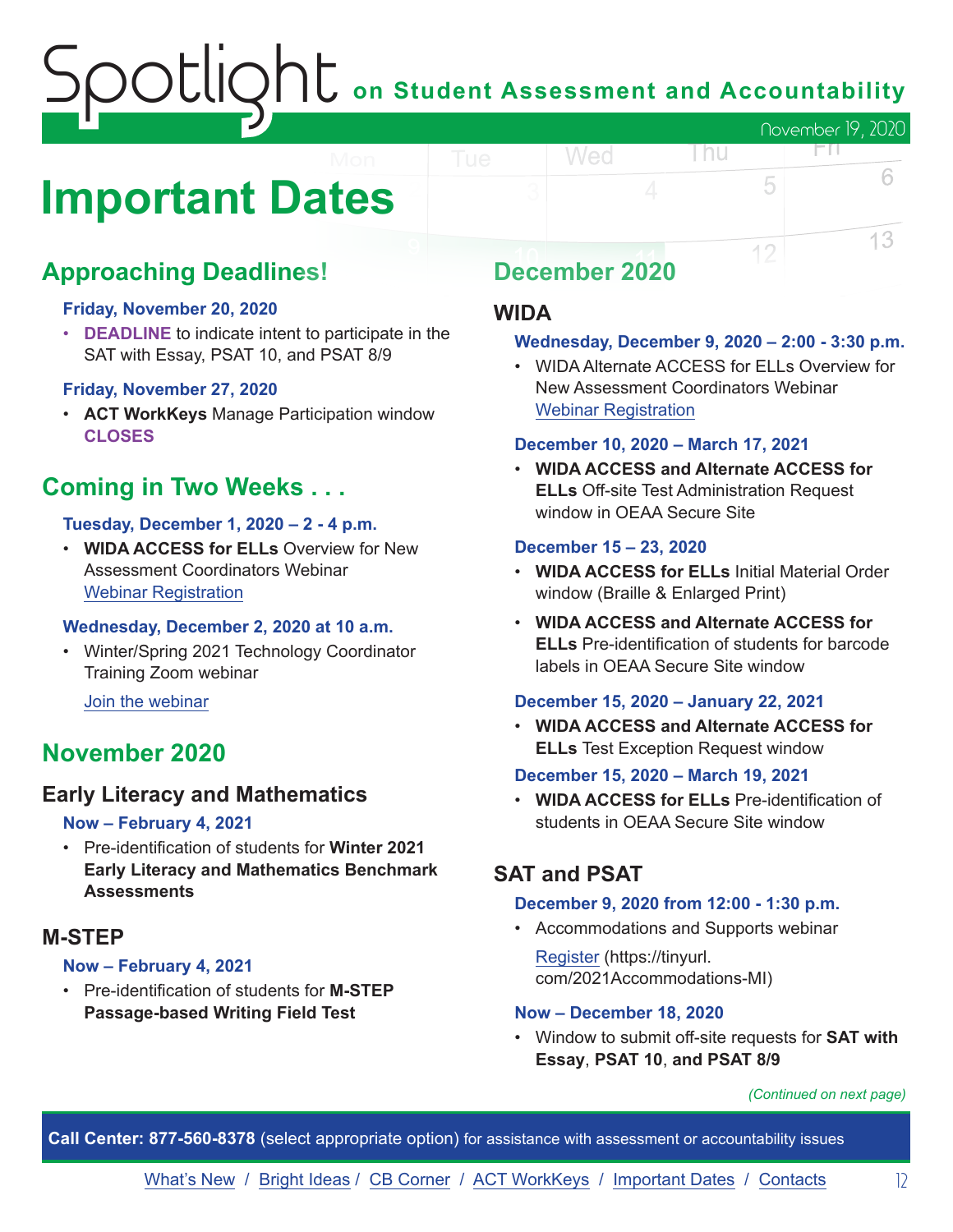## **January 2021**

## **Early Literacy and Mathematics**

#### **January 4 – February 5, 2021**

• **Winter 2021 Early Literacy and Mathematics Benchmark Assessments** online test administration window

## **M-STEP**

#### **January 4 – February 5, 2021**

• **M-STEP Passage-based Writing Field Test** online test administration window (refer to the [November 12 Spotlight](https://www.michigan.gov/documents/mde/Spotlight_11-12-20_707634_7.pdf) for information)